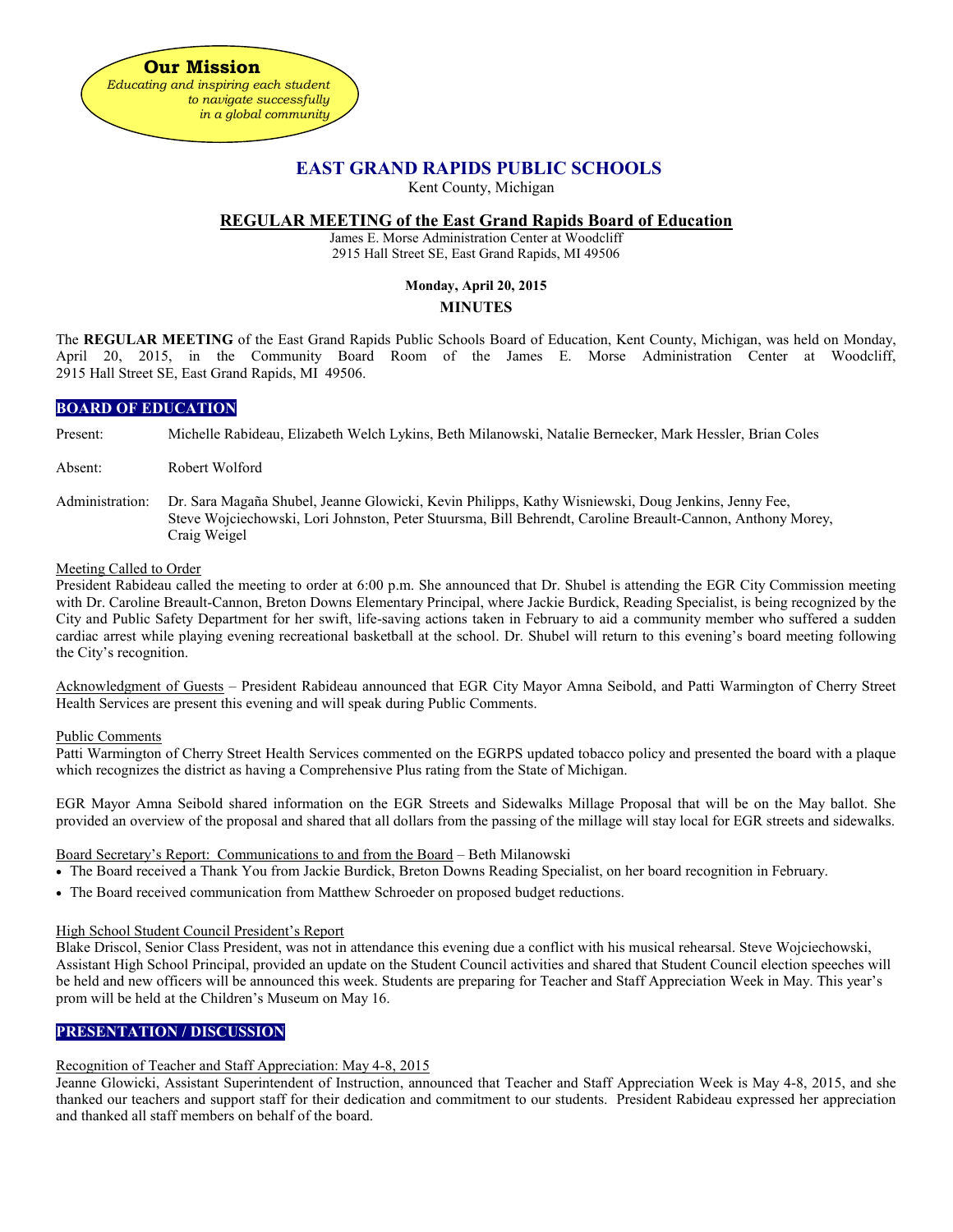BOARD OF EDUCATION April 20, 2015 Page 2

#### Proposed K-8 Math Renewal (Enclosure #7)

Jeanne Glowicki presented on the proposed K-8 Math Renewal. An overview was presented and the proposed budget was provided for 2015-2016. A discussion was held among the board and it was clarified that the board does not need to schedule a motion of approval as this is a *renewal* of the K-8 Math program.

Dr. Shubel arrived at 6:17 p.m.

#### First Reading of New and Revised Policies (Enclosure #8)

Dr. Shubel and President Rabideau shared the policies which were reviewed by the Policy Review Committee. A discussion was held among the board and suggestions for amendments were made to some of the policies which will be presented for approval at the April 28 board meeting.

## **ACTION ITEMS - CONSENT AGENDA**

Background: In order to save time during the meeting, we are using a Consent Agenda. Items in the Consent Agenda include those that are routine or have been previously discussed by the Board of Education. Any board member may request to have any item removed for a separate discussion and vote.

Recommendation: Motion to approve the items in the Consent Agenda, Numbers 9 through 12.

Approval of Minutes of REGULAR Meeting of 3/16/2015 (Enclosure #9) Approval of Minutes of SPECIAL Meeting of 3/30/2015 (Enclosure #10) Approval of Payment of Bills – March 2015 (Enclosure #11) Acceptance of Grants from the East Grand Rapids Schools Foundation (Enclosure #12)

Member Welch Lykins moved to approve Consent Agenda Items 9-12. Member Hessler seconded the motion. Motion passed 6-0.

## **OTHER ACTION ITEMS**

## Resolution of Kent ISD School Board Election (Enclosure #13)

President Rabideau provided background information regarding the Kent ISD School Board Election. She explained that this is actually not an action item; rather it is an information item. She invited board members to express their availability and willingness to serve as representatives for the electoral body for the upcoming Kent ISD School Board Election. Members Coles and Welch Lykins expressed their willingness to serve as EGRPS board representatives. The resolution designating the representatives will be presented at the May 11, 2015, regular board meeting. A discussion was held among the Board.

## Approval of Resolution in Support of Proposal I (Enclosure #14)

President Rabideau explained that the board Communications Committee reviewed an initial Proposal I resolution which many local school boards had already passed; however, the committee felt the need to strengthen the language to include the impact that Proposal I would have for East Grand Rapids Public Schools. The Proposal I resolution is presented in Enclosure #14.

Member Milanowski moved to approve the Resolution in Support of Proposal I as presented in Enclosure 14. Member Welch Lykins seconded the motion. Motion passed 6-0.

## Approval of Purchase of Carpet from Sinking Fund – Kevin Philipps

- Background: The long- term plan for the district's sinking fund includes the replacement of carpet throughout the district. Administration recommends combining the replacement of carpet with the ongoing construction from the 2014 bond. The district utilized the Kent Intermediate School District's consolidated bid program to obtain pricing to replace carpet throughout the middle and high schools, as well as the elementary hallways this summer. The recommended solution is to accept a bid from Tandus in the amount of \$701,557.17. The Finance Committee has reviewed this proposal and recommends accepting the bid.
- Recommendation: Motion to approve the purchase of carpet from Tandus in the amount of \$701,557.17 from the district sinking fund as recommended by the Finance Committee and Superintendent.

Kevin Philipps, Assistant Superintendent of Business, provided background information on the recommendation to approve the purchase of carpet from the Sinking Fund.

Member Coles moved to approve the Purchase of Carpet from the Sinking Fund. Member Milanowski seconded the motion. Motion passed 6-0.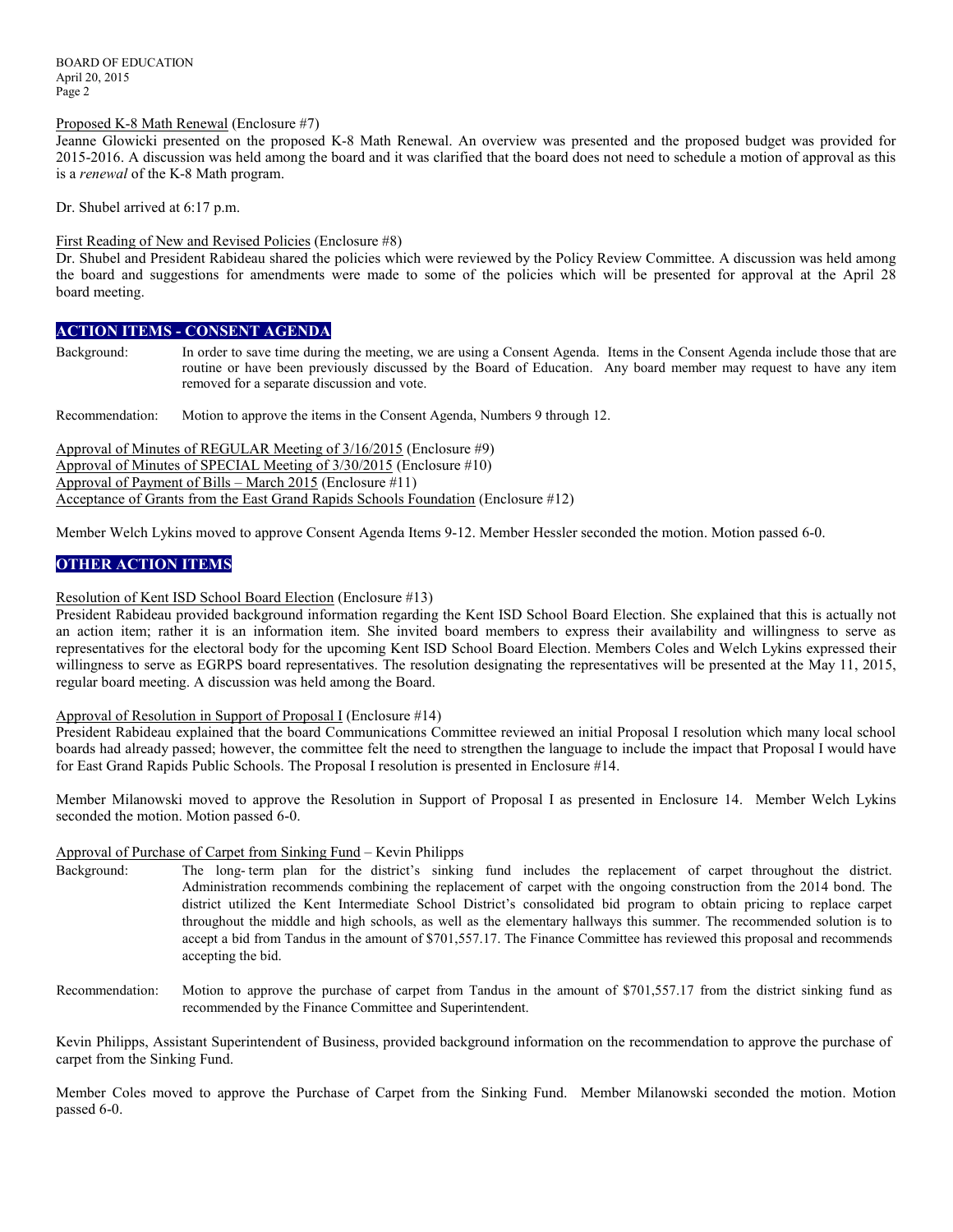Approval of Security Cameras, Signage and Building Management Systems from the 2014 Bond (Enclosure #16)

- Background: The district requested bids to replace and enhance security cameras, signage, and building energy management systems. Administration recommends accepting bids totaling \$1,318,605 as detailed in Enclosure #15. The bids have been reviewed by the Facilities Committee and they recommend acceptance of the bids as presented.
- Recommendation: Motion to approve bids totaling \$1,318,605 for the replacement and enhancement of security cameras, signage and building energy management systems as recommended by the Facilities Committee and Superintendent.

Kevin Philipps provided background information on the recommendation to approve the bids as outlined in Enclosure #16.

Member Welch Lykins moved to approve the bids for Security Cameras, Signage, and Building Management Systems from the 2014 Bond as presented in Enclosure #16. Member Coles seconded the motion. Motion passed 6-0.

#### Approval of Servers, Storage and Wired Networking Systems from the 2014 Bond (Enclosure #17) – Kevin Philipps

- Background: The district requested bids to refresh servers, data storage and wired networking systems district-wide during the summer of 2015. Administration recommends accepting bids totaling \$614,997.61 as detailed in Enclosure #16. The bids have been reviewed by the Facilities Committee and recommend acceptance of the bids as presented.
- Recommendation: Motion to approve bids totaling \$614,997.61 to refresh servers, data storage and wired networking systems as recommended by the Facilities Committee and Superintendent.

Kevin Philipps provided background information on the recommendation to approve the bids as outlined in Enclosure #17.

Member Bernecker moved to approve the Servers, Storage, and Wired Networking Systems from the 2014 Bond as presented in Enclosure #17. Member Hessler seconded the motion. Motion passed 6-0.

#### Approval of Spring Cash Flow Borrowing Resolution – (Enclosure #18) – Kevin Philipps

Background: In June 2014, the Board of Education approved a state aid note in the amount of \$1,500,000 for cash flow purposes throughout the 2014-2015 fiscal year. Due to state funding and student enrollment being lower than expected, the \$1,500,000 note is not sufficient to maintain cash flows throughout the fiscal year. Administration recommends taking out a supplemental three month note in the amount of \$750,000 to provide sufficient cash flow liquidity. The Finance Committee has reviewed the resolution that will start the borrowing process and recommend approval.

> Recommendation: Motion to approve the spring cash flow borrowing resolution as recommended by the Finance Committee and Superintendent.

Kevin Philipps provided background information on the recommendation to approve the spring cash flow borrowing resolution as presented in Enclosure #18.

Member Coles moved to approve the Spring Cash Flow Borrowing Resolution as presented in Enclosure #18. Member Milanowski seconded the motion. Motion passed 6-0.

# Approval of Voluntary Separation Incentive – (Enclosure #19)

As part of a comprehensive solution to structurally balance the 2015-2016, administration recommends offering a voluntary separation incentive to East Grand Rapids Education Association members and district administrators who have at least 10 years of service with the district. The Finance Committee has reviewed the proposed incentive and recommends approval.

Recommendation: Motion to approve voluntary separation incentive as recommended by Finance Committee and Superintendent.

Member Hessler moved to approve the Voluntary Separation Incentive as presented in Enclosure #19. Member Coles seconded the motion. A discussion was held among the board. Motion passed 6-0.

Member Milanowski moved to amend the Voluntary Incentive Program to include administrators in the incentive program. Member Coles seconded the motion. Motion passed 6-0.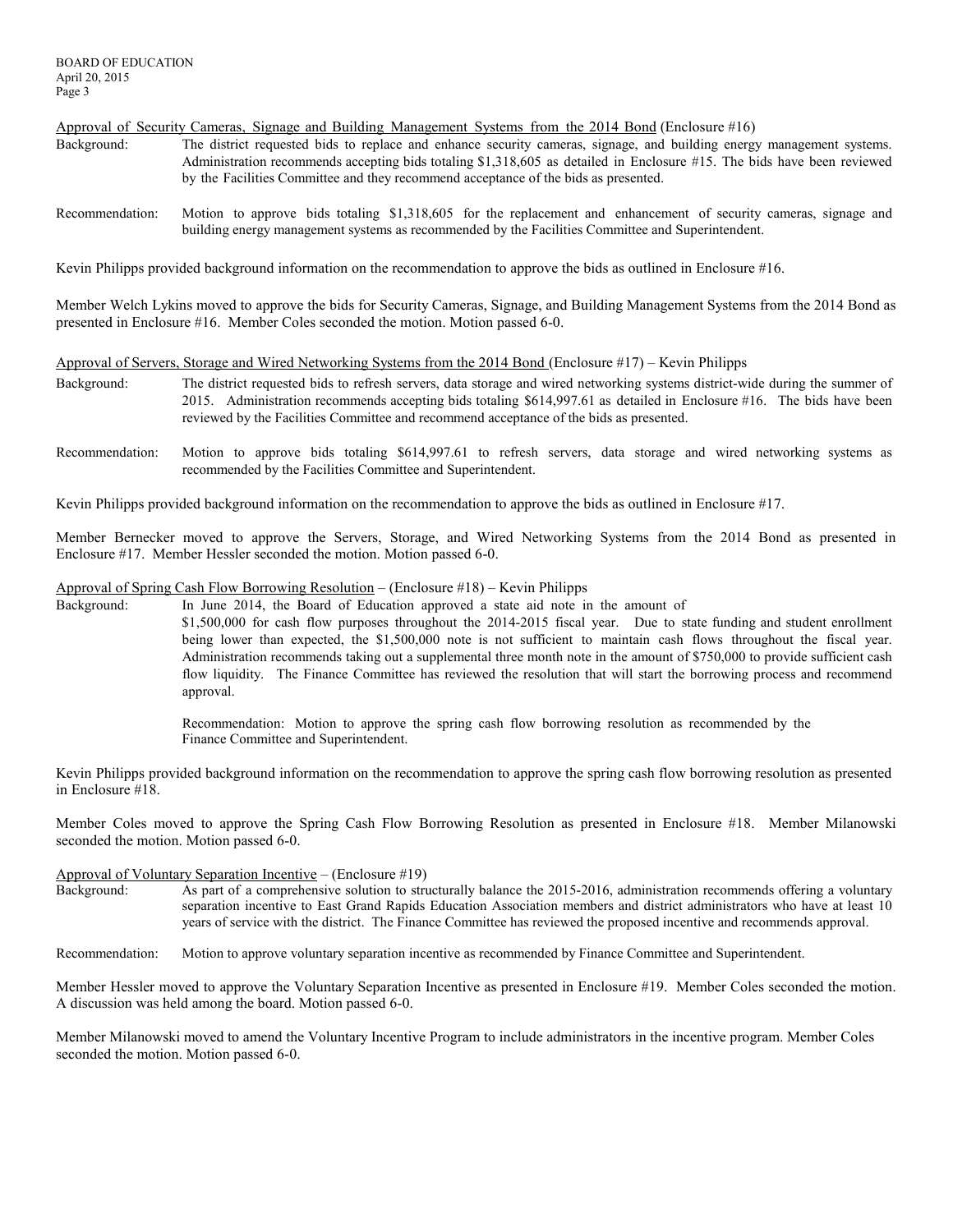BOARD OF EDUCATION April 20, 2015 Page 4

Approval of Tuition Enrollment Program (Enclosure #20)

Dr. Shubel provided background information on the Tuition Enrollment Program and the process to be used for applicants, as well as the communications that will be sent to the surrounding community.

Member Bernecker moved to approve the Tuition Enrollment Program as presented in Enclosure #20. Member Coles seconded the motion. A discussion was held among the board. Motion passed 6-0.

## **ADMINISTRATIVE REPORTS**

#### Superintendent

Dr. Shubel shared that a great deal of time was spent working with law enforcement officials and preparing communication to the community regarding the recent criminal investigation involving an alleged coach/student relationship. She reported that the district has cooperated fully with EGR Public Safety Department and Michigan State Police and will continue to cooperate throughout the process. President Rabideau commended Dr. Shubel on her professional handling of the communications involved in this matter and the time involved in this very difficult situation for our entire school community.

Assistant Superintendent of Business No reports.

Assistant Superintendent of Instruction No reports.

#### Board Member Reports

*Communications Committee –* Member Bernecker reported that the committee drafted the first of three letters regarding Proposal I which will be shared with the community to provide factual information on Proposal I and how it affects our schools.

*Facilities Committee –* No reports.

*Finance Committee –* No reports.

*Joint Facilities Committee –* Member Rabideau reported that the next meeting will be held in May.

*Legislative Liaison Committee* – Dr. Shubel reported that the Legislative Committee met and emailed Proposal I information to the community and will continue to have conversations with our community members. Member Hessler reported that he is staying in contact with our legislators and will continue following up on legislative issues.

## *Personnel Committee –* No reports.

*Policy Review Committee –* Member Rabideau reported that the committee met to discuss the policy revisions and additions as presented this evening.

#### Liaisons

*EGR Schools Foundation –* Member Bernecker reported EGRNow! is in full force with a goal of \$300,000. A walking campaign and local vendor participation is planned. The Foundation passed the spring cycle of grants and the Mini-Grant awards were increased to \$1,500 to help teachers on an ongoing basis throughout the school year. EGRSF is reviewing their financial manager and will complete the review by the end of April; this is a process that is done ever seven years.

*Community Action Council –* No reports.

*PTO Council –* Member Rabideau reported that the annual luncheon will be held on May 4 at 12pm at the middle school.

#### *Parks & Recreation* – No reports.

*Superintendent's Advisory Council (SAC) –* Dr. Shubel reported that the budget conversations were wrapped up with Kevin Philipps presented the recommendations.

*Leadership & Youth Development (LYD) –* Member Milanowski reported that LYD held strategic planning at the end of March and talked about future and past events and looked at ways to keep the program moving ahead on a volunteer basis. Programs are in full swing with Senior Retreat in process. Healthy high has two new junior co-chairs. Adjustments will be made to TEAM, STEP, and TATU programs.

*Parent Advocates for Special Education (PASE) –* Member Welch Lykins reported that a meeting on Transition will be held at the ISD on May 7.

Beth Milanowski reported that *We The People* national competition will be held this weekend in Washington, D.C.

The next regular board meeting will be held on Monday, May 11, 2015, at 6:00 p.m.